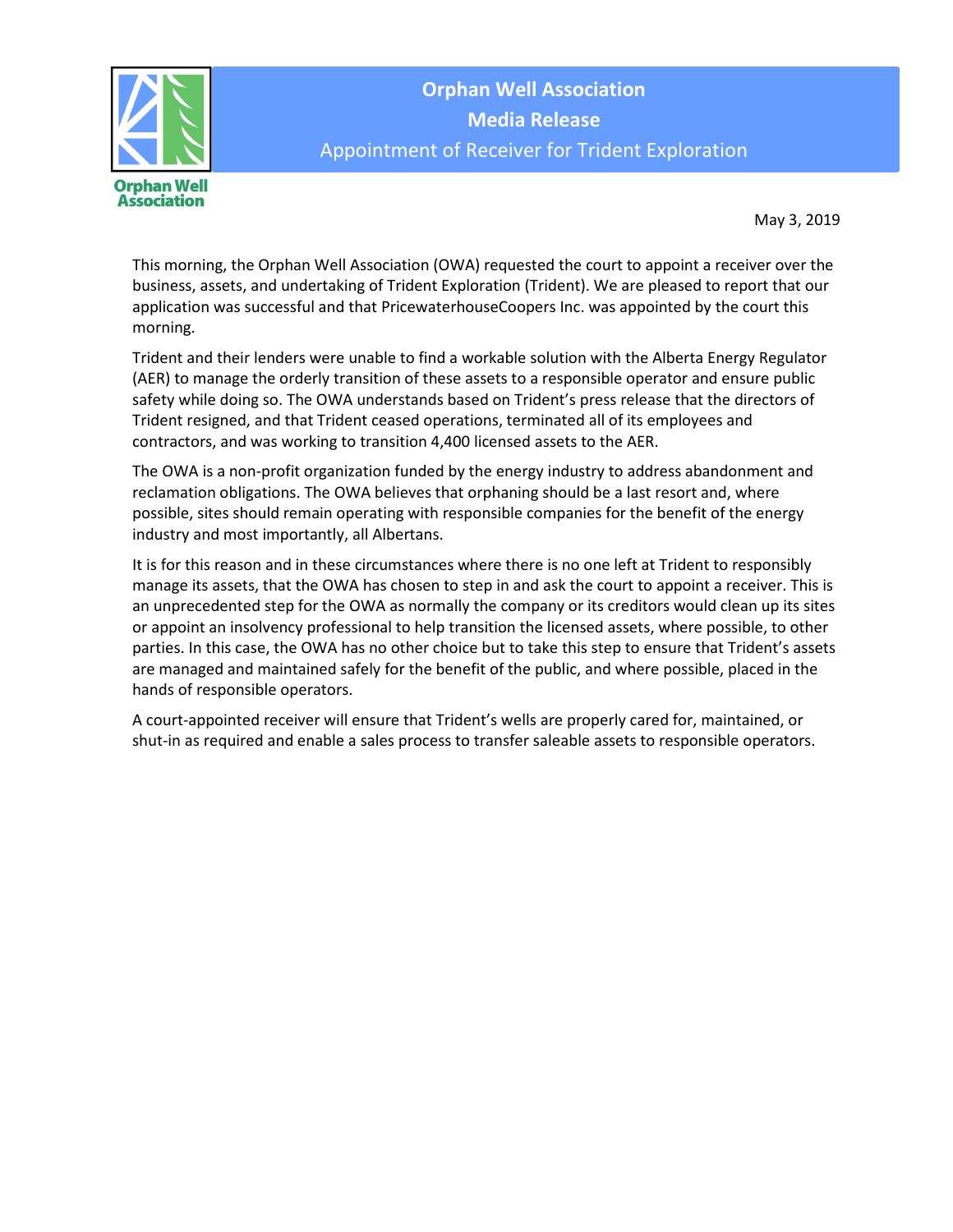## **Background Information on the OWA**

- The Orphan Well Association (OWA) is an independent, not for profit organization operating under the delegated authority of the Alberta Energy Regulator (AER).
	- o The OWA operates financially and legally separate from the AER
	- $\circ$  Individual properties, wells, pipeline segments, facilities and associated sites are designated as orphans by the AER.
- The OWA's mandate is to manage the decommissioning (abandonment) of upstream oil and gas "orphan" wells, pipelines, facilities and the remediation and reclamation of their associated sites.
	- o An orphan is a well, pipeline, facility or associated site which does not have any legally responsible or financially able party to deal with its decommissioning (abandonment) and reclamation obligations.
- The OWA operates under the direction of a Board of Directors comprised of representatives from industry Canadian Association of Petroleum Producers (CAPP) and The Explorers and Producers Association of Canada (EPAC), and the provincial government - the AER and Alberta Environment and Parks (AEP).
- The OWA is a result of forward thinking by government to provide legislation to establish a program to address orphan wells; and industry's willingness to contribute funding to a solution through payment of an annual Orphan Fund Levy.
- The OWA program provides a financial safety net and protects taxpayers from any financial liability resulting from orphan wells in Alberta.
- The upstream oil and gas industry, through the Orphan Fund Levy, is the main funding source for the work done by the OWA
	- $\circ$  This levy is based on the decommissioning (abandonment) and reclamation liabilities held by each company and it is collected by the AER and then remitted to the OWA.
		- o The 2019 Orphan Levy is \$60 million bringing Industry's contribution to \$374 million over the last 20 years. The Orphan Levy for 2020 is budgeted at \$65 million.
	- o In December 2017, the Alberta Government provided a loan to the OWA of \$235 million. The loan was a result of a \$30 million grant the province received from the Federal Government. The loan will be repaid by the OWA through the annual Orphan Fund Levy starting in 2019.
- The goals of the OWA are safety, environmental protection, compliance with government regulations, efficient operations and on-going communication with stakeholders.
- There has been an increase in the number of Orphans due to the sustained period of low commodity prices and the ability of Receivers to disclaim assets. The historical inventory is provided below.

| <b>Date</b> | <b>Wells for Abandonment</b> | <b>Wells for Reclamation</b> |
|-------------|------------------------------|------------------------------|
| 31-Mar-13   | 74                           | 387                          |
| 31-Mar-14   | 162                          | 416                          |
| 31-Mar-15   | 705                          | 451                          |
| 31-Mar-16   | 768                          | 540                          |
| 31-Mar-17   | 1,391                        | 683                          |
| 31-Mar-18   | 1,778                        | 1,085                        |

- For the 2018 fiscal year, the OWA abandoned over 800 wells
- Not every site licensed to a Defunct company is the responsibility of the OWA to undertake the decommissioning and reclamation work. If there is a working interest participant (WIP) in the property, the WIP is responsible to conduct this work. The AER ensures that these other WIPs undertake the necessary decommissioning and reclamation work.